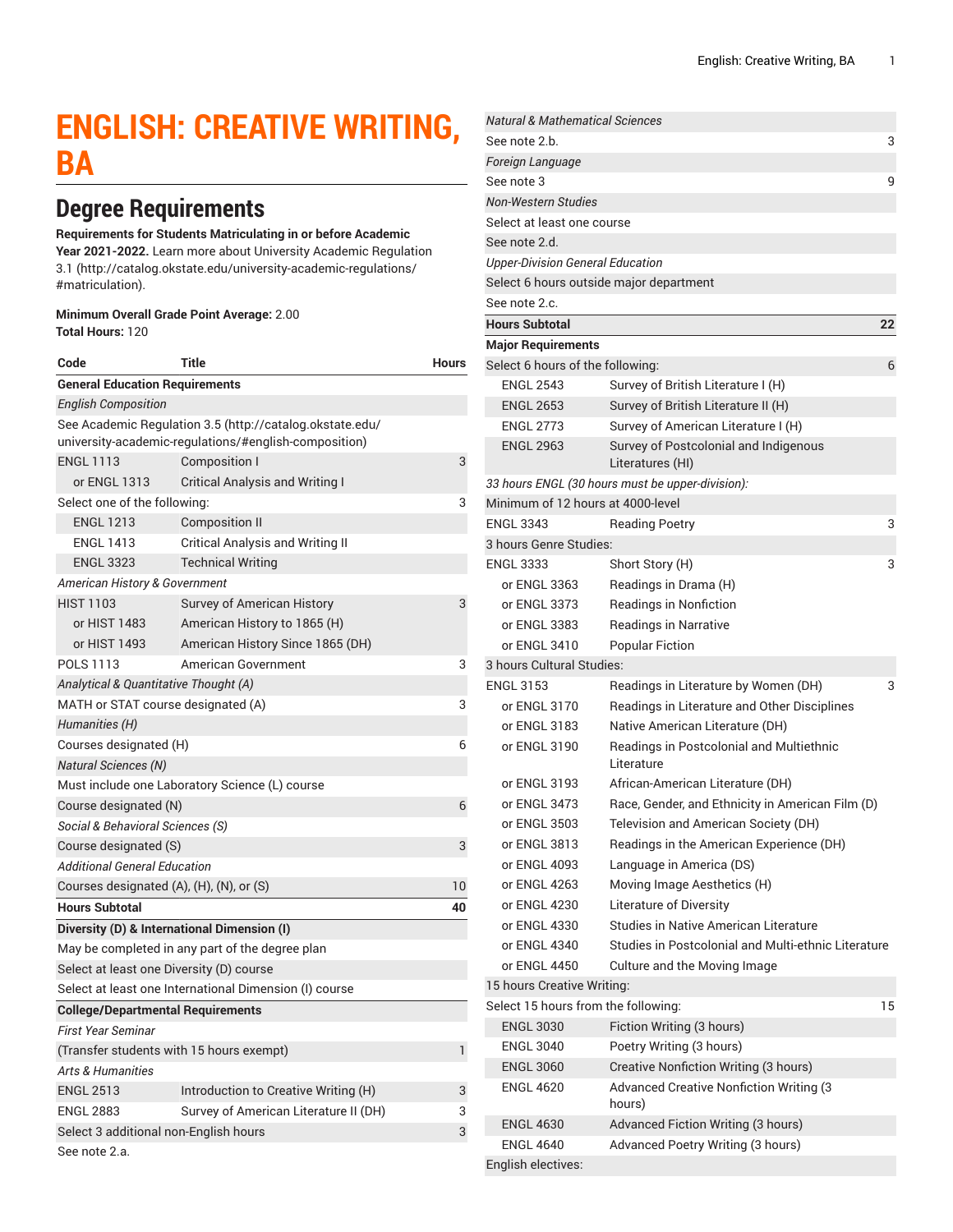| Select 9 hours additional ENGL Electives (6 hours must be 4000- |  |
|-----------------------------------------------------------------|--|
| level)                                                          |  |

| Select 15 non-ENGL upper-division courses                                                                |    |
|----------------------------------------------------------------------------------------------------------|----|
| <b>Hours Subtotal</b>                                                                                    | 54 |
| <b>Electives</b>                                                                                         |    |
| Select 4 hours                                                                                           |    |
| May need to include 6 hours upper-division general education<br>outside major department (see note 2.c.) |    |
| <b>Hours Subtotal</b>                                                                                    |    |
| <b>Total Hours</b>                                                                                       |    |

## **Other Requirements**

- See the College of Arts and Sciences Requirements.
- Minimum GPA 3.00 in all ENGL courses and a minimum grade of "C' in each ENGL course (excluding English Composition and free electives).
- **Upper-Division Credit:** Total hours must include at least 40 hours in courses numbered 3000 or above.
- **Hours in One Department:** For B.A. and B.S. degrees, no more than 54 hours in one department may be applied to degree requirements.

### **College of Arts and Sciences Requirements**

#### 1. **General Education Requirements**

No more than two courses (or eight hours) from [the major](http://catalog.okstate.edu/college-arts-sciences-major-departments/) [department \(http://catalog.okstate.edu/college-arts-sciences-major](http://catalog.okstate.edu/college-arts-sciences-major-departments/)[departments/](http://catalog.okstate.edu/college-arts-sciences-major-departments/)) may be used to meet General Education and College and Departmental Requirements. The General Education required English Composition, required U.S. History, required American Government, one required MATH or STAT course, and required foreign language for B.A. degrees do not count against the two-course maximum.

#### 2. **A&S College/Departmental Requirements**

- a. Arts and Humanities are defined as any course carrying an (H) designation or courses from AMST, ART, DANC, ENGL (except ENGL 3323 Technical Writing) HIST, MUSI, PHIL (except PHIL 1313 Logic and Critical Thinking (A), PHIL 3003 Symbolic Logic (A) and PHIL 4003 Mathematical Logic and Computability), REL, TH, and foreign languages.
- b. Natural and Mathematical Sciences are defined as any course from the following prefixes: ASTR, BIOC, BIOL, CHEM, CS (except CS 4883 Social Issues in Computing), GEOL, MATH, MICR, PBIO, PHYS, and STAT; or courses from other departments that carry an (A) or (N) general education designation.
- c. The required six hours of upper-division General Education may not include courses from the student's major department. This requirement may be satisfied by courses also used to satisfy any part of a student's degree program (i.e., in General Education, College Departmental Requirements, Major Requirements or Electives).
- d. Non-Western Studies Requirement for B.A. and B.F.A.; One 3-hour course in Non-Western Studies (N.W.). This requirement may be satisfied by courses also used to satisfy any part of a student's degree program (i.e., in General Education, College Departmental Requirements, Major Requirements or Electives).

e. The College of Arts & Sciences requires a minimum 2.0 GPA in all major requirements and a minimum 2.0 GPA in all major-prefix courses applied to the degree.

#### 3. **Foreign Language Proficiency**

9

- a. The foreign language requirement for the B.A. may be satisfied by 9 hours college credit in the same language, which must include 3 hours at the 2000-level, or equivalent proficiency (e.g., passing an advanced standing examination; TOEFL exam; presenting a high school transcript which demonstrates the high school was primarily conducted in a language other than English; etc.). Computer Science courses may not be used to satisfy this requirement. Currently Arabic and Mvskoke are not offered at the 2000-level at OSU.
- b. The foreign language requirement for the B.S., B.M. and B.F.A. may be satisfied by presenting a high school transcript which demonstrates two years of study of a single foreign language (passing grades at second-year level of study). It may also be satisfied by 6 hours college credit in the same language, which must include language courses 1713 and 1813, or equivalent proficiency (e.g., passing an advanced standing examination; TOEFL exam; presenting a high school transcript which demonstrates the high school was primarily conducted in a language other than English; etc.). Computer Science courses may not be used to satisfy this requirement.
- c. In addition to a. and b., students pursuing teacher certification must meet novice-high foreign language proficiency by presenting a high school transcript which demonstrates two years of study of a single foreign language with no grade below B. Or, students may complete 3 hours college credit in a single language with no grade below C (or pass an advanced standing examination, College Level Examination Program (CLEP) exam, or Oral Proficiency Interview developed by the American Council on the Teaching of Foreign Languages, equivalent to 3 hours of college credit.) Or, students may meet the requirement by transfer of documentation of meeting the foreign language competency from one of the teacher education programs in the State of Oklahoma approved by the Oklahoma State Regents for Higher Education.

#### 4. **Exclusions**

- a. Courses used to satisfy the General Education English Composition, U.S. History, American Government, and Mathematics or Statistics requirements will not count toward the 54-hour maximum allowed from one department.
- b. Courses with ATHL or LEIS prefixes and leisure activity courses may not be used for degree credit.

#### 5. **Teacher Certification**

Students can satisfy the requirements for secondary schools teaching certification while earning a B.A. or B.S. in the College of Arts & Sciences. Those interested should see their Arts and Sciences advisor and the OSU Professional Education Unit in room 325 Willard.

# **Additional State/OSU Requirements**

- At least: 60 hours at a four-year institution; 30 hours completed at OSU; 15 of the final 30 or 50% of the upper-division hours in the major field completed at OSU.
- Limit of: one-half of major course requirements as transfer work; onefourth of hours earned by correspondence; 8 transfer correspondence hours.
- Students will be held responsible for degree requirements in effect at the time of matriculation and any changes that are made, so long as